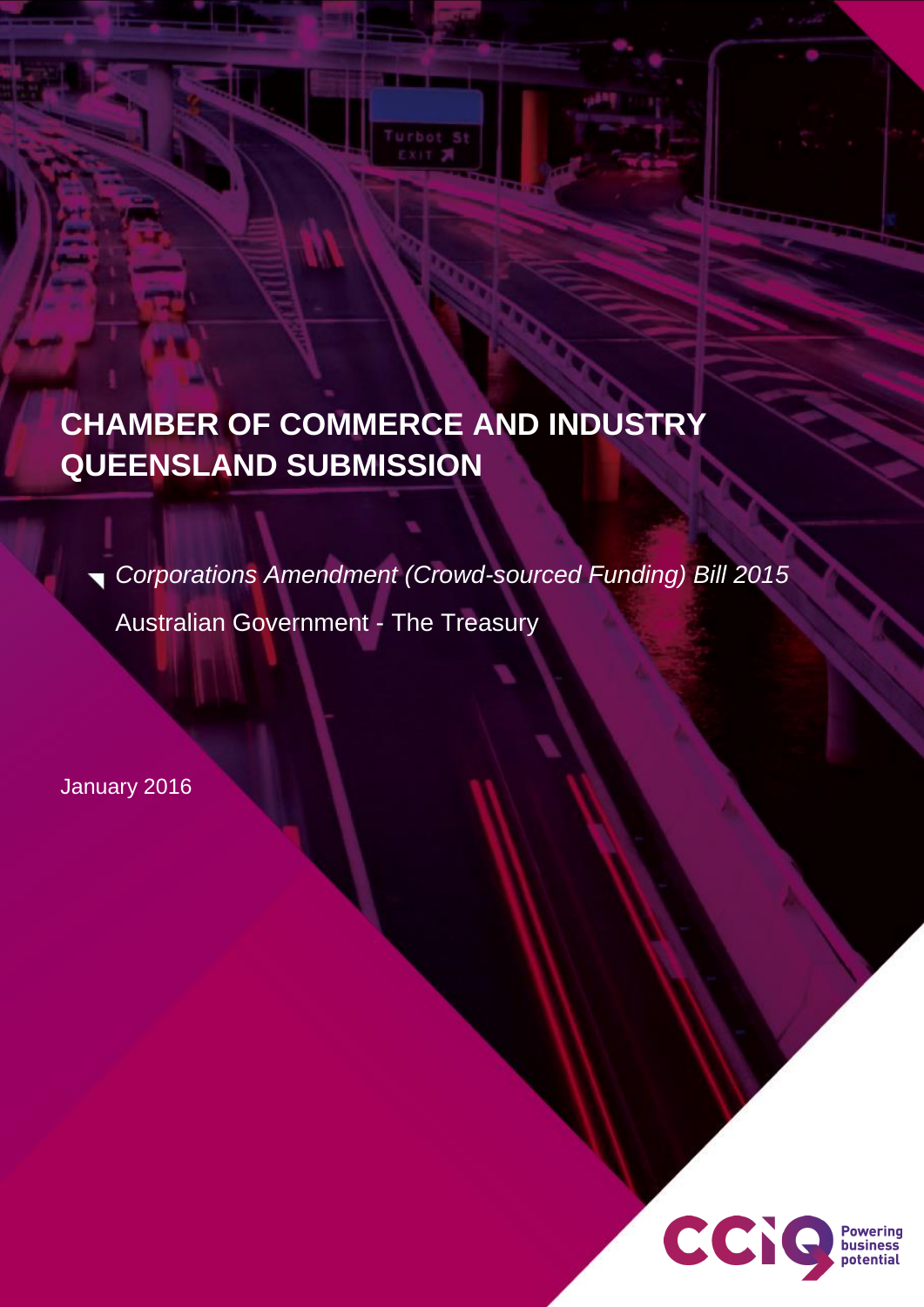## **CCIQ Position**

- 1. As Queensland's peak business body, the Chamber of Commerce and Industry Queensland (CCIQ) welcomes the opportunity to provide a submission to Treasury regarding the *Corporations Amendment (Crowd-sourced Funding) Bill 2015* and all associated documents.
- 2. CCIQ is supportive of the government's plan to introduce a crowd-sourced funding (CSF) framework to make it easier for small businesses and start-ups to raise equity from the investors and the general public.
- 3. Business owners often struggle to find enough cash to fund their dream business or the next big project. Extensive research undertaken by CCIQ found that the lack of money and other financial pressures acted as the single biggest barrier to innovation and improvement for small businesses. If traditional sources of finance don't appeal or are proving difficult to obtain, crowdfunding is a promising option already successfully used around the world.



Source: CCIQ Innovation Survey 2013

4. Traditional bank loans and even small business loans have not typically suited small businessesor were unattainable in many instances, as the 'risk' associated with start-ups and certain innovative small businesses were perceived to be too high. As such, over 62 per cent of businesses self-fund their own innovation or business improvements activities which then stalled expansion and the employment of more staff.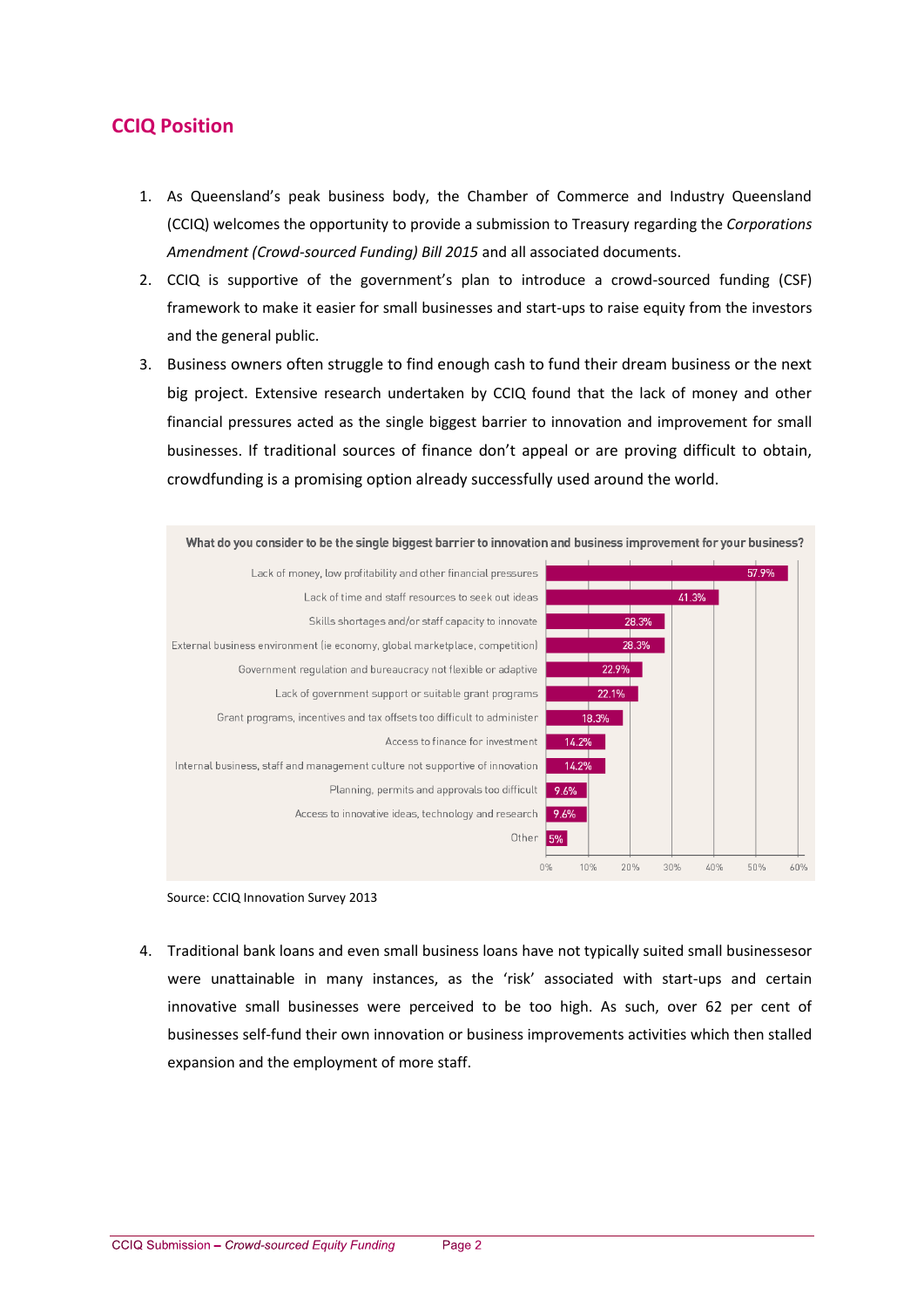

Source: CCIQ Innovation Survey 2013

- 5. The CSF framework, alongside measures announced in early December 2015 by Prime Minister Malcolm Turnbull in his Innovation Statement such as 20% tax offset on investments in start-ups, are considered by the Queensland business community in large as positive steps towards improving the business operating environment, kick-starting innovation and realising the 'Ideas Boom' in Australia.
- 6. The implementation of the CSF framework requires a timely approach in order for Australian businesses to immediately access funding currently available to other businesses around the world. The estimated volume of funds raised by crowd funding platforms worldwide in 2013 was \$7.2bn, almost double the amount raised in 2012 (\$3.8bn)<sup>1</sup>. This figure was projected to exponentially increase to \$48.8bn in 2015.

## **Eligibility requirements for a CSF offer**

#### *Section 2.11 – 2.17: Explanatory Memorandum*

- 7. While the Federal Government is definitely steering in the right direction on CSF, the current proposal raises some concern over the increased administrative and compliance costs of having to become a small Australian unlisted public company.
- 8. The increase in red tape around the level of documentation required from being a public company will see businesses spend a lot of time ensuring that they remain compliant, as well as reduce confidence in taking risks in innovation. As shown in the first graph, regulation had and continues to have a profound impact on innovation in Queensland small and medium businesses.
- 9. Noting that under the proposed CSF framework that certain exemptions have already been offered, further measures could include allowing for CSF platforms or otherwise another

1

<sup>&</sup>lt;sup>1</sup> Crowd Sourcing, 2013.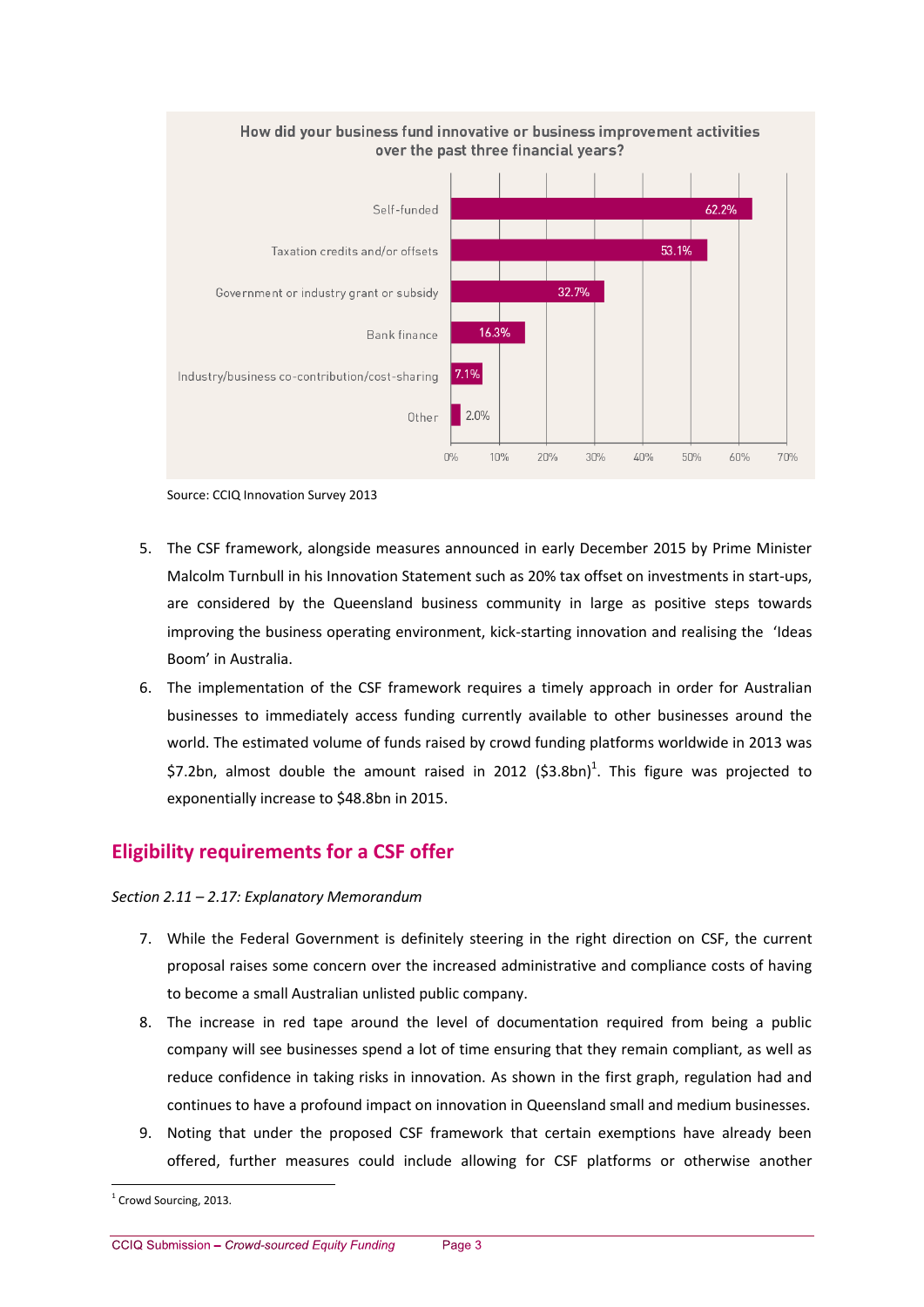appropriate body to aggregate investments and essentially act as a unit trust that then invests in a start-up or business. This would reduce the compliance burden for the business from potentially over 50 individual offer documents and disclosure requirements to just one.

- 10. Indirectly, regulation creates a disincentive for businesses to grow and expand through innovation caused by reluctance to reach thresholds for tax and other regulatory schemes. Furthermore, the cost of regulatory compliance (including fees, licences, taxes, etc) reduces the available internal finances and time for significant technological and innovative investments.
- 11. Successful red tape reduction strategies around CSF will have the potential to enhance the innovation culture within Queensland businesses. Queensland business feedback consistently raises issues in accessing innovation funding provided by government, given the complexity in navigating eligibility criteria, the process and the time impost. These difficulties are likely to be similar in the case of using platforms such as crowdfunding under the current proposal.
- 12. There is currently an absence of a central reference point tailored from a 'business to government' perspective as opposed to the embedded 'government to business' historical approach. Even if a business is able to identify potential funding or potential opportunities through crowdfunding, the criteria and documentation deters time poor businesses owners from applying.
- 13. Furthermore business feedback suggests that most R&D or innovation funding programs are too high level and not focused on specific business needs. That is, current R&D programs focus on funding primary (embryonic) innovators, rather than the adoption and take-up of newly available technology. It is expected that crowdfunding will be seen as primarily for start-ups, rather than as a support for existing small businesses wanting to grow.
- 14. Queensland and Australia, while aiming to create our own innovations and entrepreneurs, should also focus on being early adopters of innovation and technology in order to be leaders in emerging markets. The ability of Australian organisations to access the benefits of innovations from overseas is an important aspect of encouraging innovation. This in itself must not be impeded by Government.
- 15. Queensland SMEs are not solely interested in research and trial based funding, seed funding or new product development funding, but instead need low level funding to install new and more efficient/productive machinery. This supports Queensland businesses to be early adopters and to compete with international businesses where the technology is being developed. CCIQ believes State Government policy should reflect this practicality through recognising the enormous potential that crowdfunding represents to existing small businesses.

### **Eligibility requirements for a CSF offer**

#### *Division 6: Corporations Amendment Bill 2015*

16. The cap of \$10,000 per business on investors (retail clients) over a 12-month period will also reduce opportunities, both for the investor and the businesses that seek to grow. This